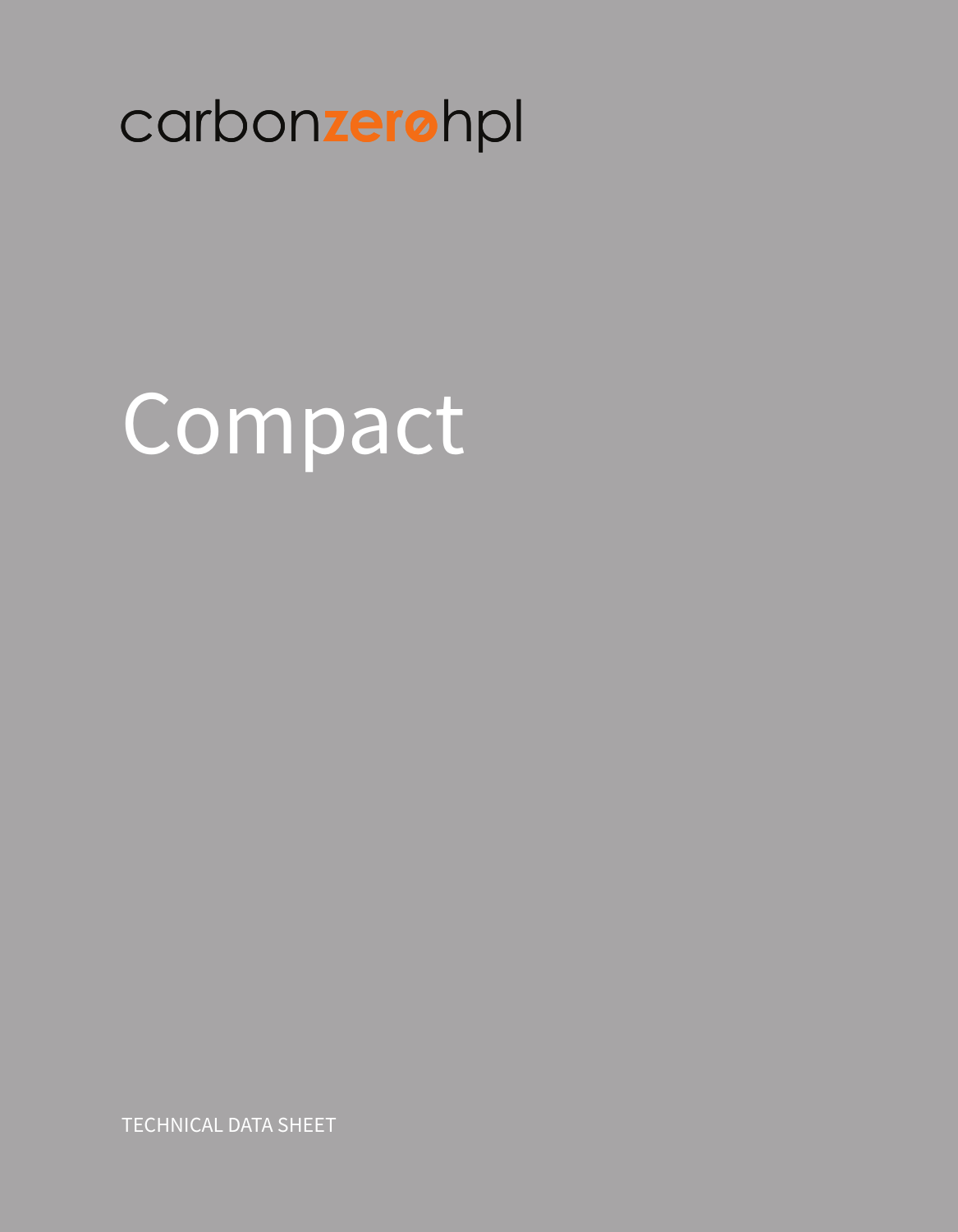# **Compact** carbon**zero**hpl®

### Composition

Compact is manufactured with melamine resin, special decorative papers (which provide its surface proper-ties) and Kraft papers with phenolic resin (the core support of the laminate). All of them are subjected to a high specific pressure (100 kg/cm2) and 135ºC (275°F). Once the press cycle is finished, the laminate is trimmed following the established nominal dimensions, packed and distributed to our clients. Due to its thickness Compact is not sanded on its back. Compact has been classified as a fire retardant material, certified under the Docket 90-A US Department of Transportation normatively, to be used in the covering of vehicle bodies. Compact offers excellent resistance to humidity and moderate resistance to chemical substances. Compact can be ordered with one or both faces with decorative paper, or just the phenolic body, brown or black, without any covering.

#### Recommended Applications

Compact from CarbonZero offers excellent mechanical, structural, and thermal properties. Compact is a high resistance product, with more dimensional stability and humidity resistance than most conventional laminates. Compact is designed to be used in the elaboration of construction forms, structural materials, office divisions, sanitary worksurfaces, counter tops, car interior coverings, architectonic furniture, machinery parts, among others.

#### Basic Limitations

Compact is designed for interior uses only, it does not withstand high temperature, exceeding 135ºC (275°F). Compact should not be exposed to intense and continuous sunlight. Compact is available in thicknesses varying from 2.0 mm to 25 mm in any design of our approved line and exclusively for normal applications, not for postformed designs. Please contact our sales representatives for further assistance.

| product identification                    |                    |                    |              |                    |       |       |  |  |  |
|-------------------------------------------|--------------------|--------------------|--------------|--------------------|-------|-------|--|--|--|
| <b>NOMINAL</b><br><b>THICKNESS</b>        |                    | <b>FINISHES</b>    |              |                    |       |       |  |  |  |
|                                           |                    |                    | feet (ft)    |                    |       | Matte |  |  |  |
| mm<br>(in)                                | $4 \times 8$       | $4 \times 10$      | $5 \times 8$ | 5 x 12             | Gloss |       |  |  |  |
|                                           |                    |                    |              |                    |       |       |  |  |  |
|                                           | $1.22 \times 2.44$ | $1.22 \times 3.06$ | 1.53 x 2.44  | $1.53 \times 3.66$ |       |       |  |  |  |
| Solicited<br><b>Thickness</b><br>$+/- 5%$ | X                  | X                  | X            | X                  | X     | X     |  |  |  |
| $20 - 60$<br>$(0.079 - 0.236)$            | Χ                  | X                  | X            | Χ                  | X     | X     |  |  |  |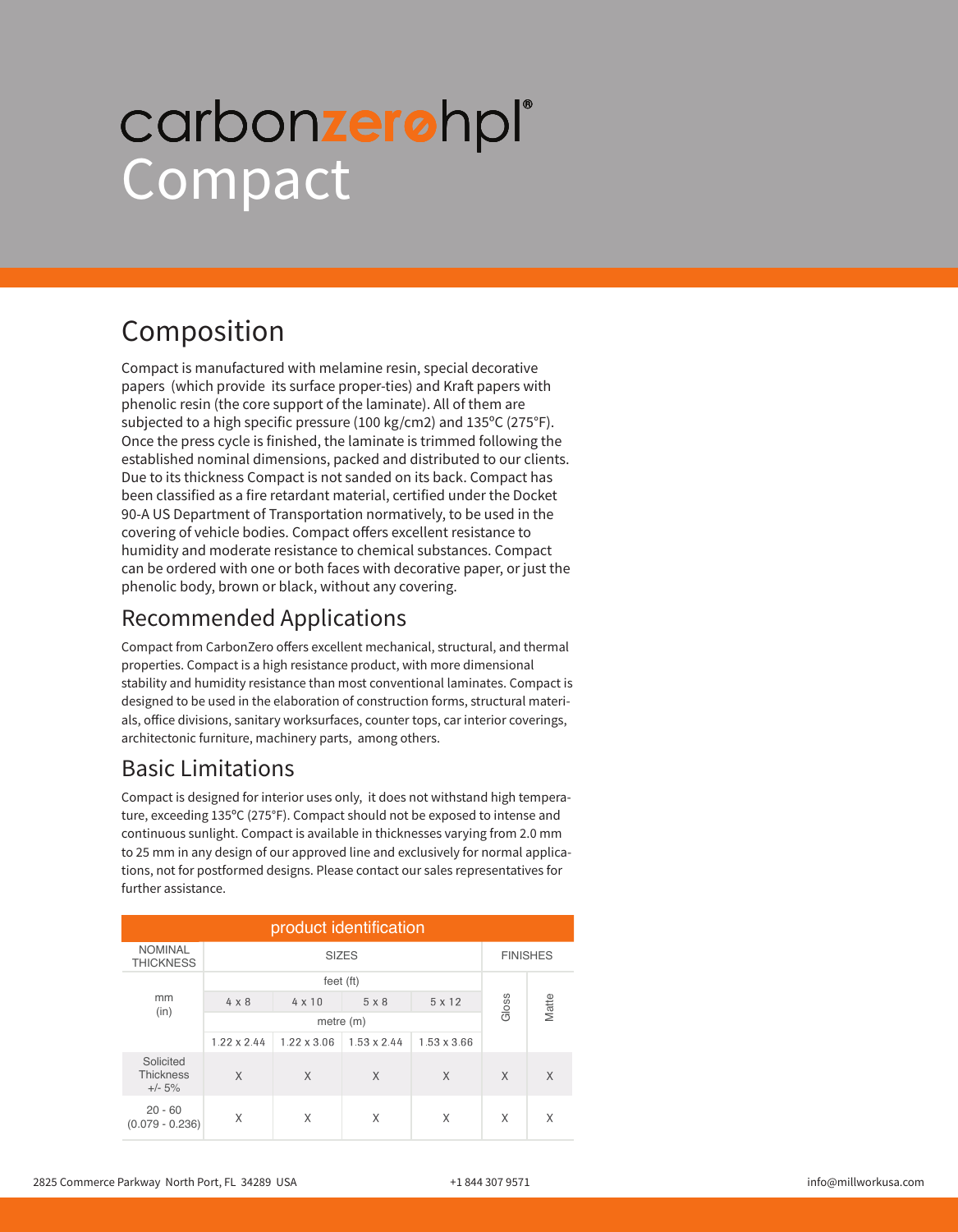# **Compact** carbon**zero**hpl®

### Useful Information

1. Conditioning and storing Compact is very important, it should be stored horizontally, at a regular temperature (max. 30ºC 86°F) and relative humidity (max. 60%), in a dry and drafty place.

2. In the inside covering of car interiors Compact must be secured by using rivets and/or bevels. The back of the laminate shall be protected by acoustic tapes to prevent the noise produced by friction. Due to its compact composition, that provides air tightness and greater water resistance, Compact does not need additional protection such as sealers or asphalt products.

3. Compact should be cut with circular saws at a 8-12 m/min. and 3,000-5,500 r.p.m. speed, the tooth of the saw must be done in plane trapezoidal diamond with alternating geometry. For routed jobs, a cylindrical miller of minimum 12,000 r.p.m. must be used.

4. To perforate Compact use a tungsten-carbide drill bit with biangular end at 10,000 r.p.m. The selected drill bit must be 0.002 inches (0.05 mm.) bigger than the specific diameter of the hole to be made.

5. Compact is available in two finishes: Gloss and Matte. We recommend the use of textured laminates in horizontal surfaces as cafeteria tables, desks, kitchen counter tops, etc. To avoid damages on the laminate surface, a protection element as a wooden or ceramic piece must be used before doing any kind of cut labor over it. Also use a similar protector element on the laminates to put hot objects with temperature exceeding 135ºC(275°F)

6. For stain cleaning or maintenance of Compact, use water, soft nonabrasive detergents and nylon brushes. Stubborn stains may require the use of hypochlorite bleach dissolved in water. Avoid the use of strong bleachers, organic deter-gents and abrasive brushes, these could discolor and scratch the surface. Grease stain should be cleaned with a soft cloth and organic solvent or a mixture of 50:50 alcoholorganic solvent, the laminate shall be free of stain without any deterioration of its color tone or its original design.

7. Compact provides a long-life surface and easy maintenance. They are not suited for laboratory surfaces, where corrosive material, alkalis and strong acids are used in its daily labor because their damage will be inevitable.

| mechanical properties |                                   |                                    |              |                    |                     |                      |                     |  |
|-----------------------|-----------------------------------|------------------------------------|--------------|--------------------|---------------------|----------------------|---------------------|--|
| <b>METHOD</b>         | <b>PROPERTY</b>                   | <b>FIBER</b><br><b>ORIENTATION</b> | <b>UNITS</b> | $2 - 6$ mm $7$     | NEMA LD.3<br>CGS    | 25 mm                | NEMA LD.3<br>CGS    |  |
| ASTM D 790            | <b>FLEXION RESISTANCE</b>         |                                    | PSI max.     | 41317              | 18000               | 30759                | 18000               |  |
|                       |                                   | Transversal                        | PSI max.     | 39194              | 12000               | 28945                | 12000               |  |
|                       | <b>FLEXION UNIT</b><br>ASTM D 790 | Longitudinal                       | PSI max.     | $2.04 \times 10^6$ | $1.6 \times 10^{6}$ | $2.0 \times 10^{6}$  | $1.6 \times 10^{6}$ |  |
|                       |                                   | Transversal                        | PSI max.     | $1.72 \times 10^6$ | $1.4 \times 10^{6}$ | $1.87 \times 10^{6}$ | $1.4 \times 10^{6}$ |  |
| ASTM D 638            | <b>TENSION RESISTANCE</b>         | Longitudinal                       | PSI max.     | 20062              | 18000               | 25598                | 18000               |  |
|                       |                                   | Transversal                        | PSI max.     | 17084              | 12000               | 24216                | 12000               |  |

Analysis Certificated #4227-729830